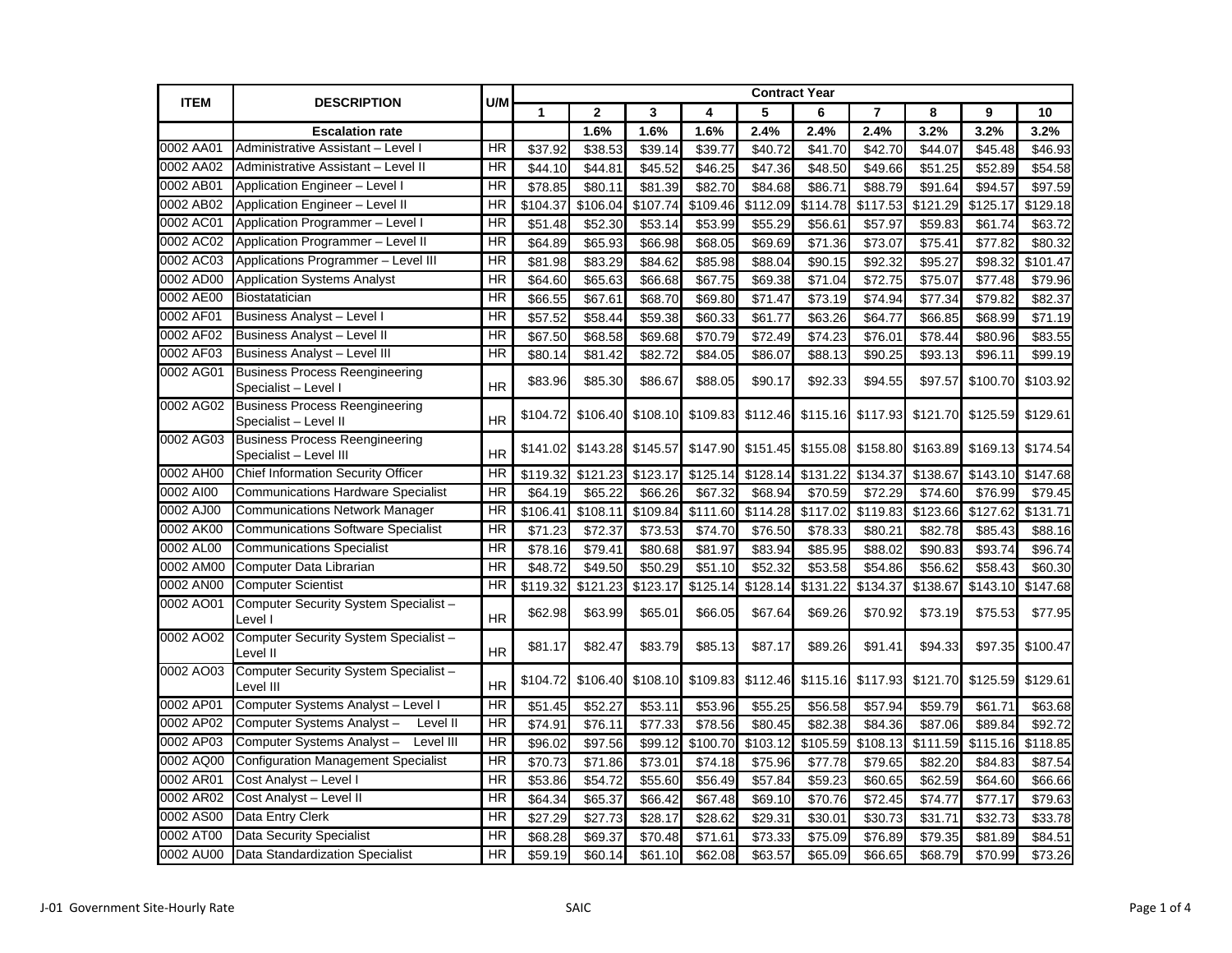| <b>ITEM</b> | <b>DESCRIPTION</b>                                    | U/M       |          |                     |          |          | <b>Contract Year</b> |          |                |          |          |                     |  |
|-------------|-------------------------------------------------------|-----------|----------|---------------------|----------|----------|----------------------|----------|----------------|----------|----------|---------------------|--|
|             |                                                       |           | 1        | $\mathbf{2}$        | 3        | 4        | 5                    | 6        | $\overline{7}$ | 8        | 9        | 10                  |  |
| 0002 AV00   | Database Administrator                                | <b>HR</b> | \$80.27  | \$81.55             | \$82.86  | \$84.18  | \$86.21              | \$88.27  | \$90.39        | \$93.29  | \$96.27  | \$99.35             |  |
| 0002 AW01   | Database Management Specialist - Level I              | <b>HR</b> | \$56.23  | \$57.13             | \$58.04  | \$58.97  | \$60.39              | \$61.84  | \$63.32        | \$65.35  | \$67.44  | \$69.60             |  |
|             | 0002 AW02 Database Management Specialist - Level      | <b>HR</b> | \$75.80  | \$77.01             | \$78.25  | \$79.50  | \$81.40              | \$83.36  | \$85.36        | \$88.09  | \$90.91  | \$93.82             |  |
|             | 0002 AW03 Database Management Specialist - Level<br>Ш | <b>HR</b> | \$92.35  | \$93.83             | \$95.33  | \$96.85  | \$99.18              | \$101.56 | \$104.00       | \$107.32 | \$110.76 | \$114.30            |  |
| 0002 AX01   | Database Specialist - Level I                         | <b>HR</b> | \$51.50  | \$52.32             | \$53.16  | \$54.01  | \$55.31              | \$56.64  | \$57.99        | \$59.85  | \$61.77  | \$63.74             |  |
| 0002 AX02   | Database Specialist - Level II                        | HR        | \$62.13  | \$63.12             | \$64.13  | \$65.16  | \$66.72              | \$68.33  | \$69.97        | \$72.20  | \$74.51  | \$76.90             |  |
| 0002 AX03   | Database Specialist - Level III                       | <b>HR</b> | \$83.82  | \$85.16             | \$86.52  | \$87.91  | \$90.02              | \$92.18  | \$94.39        | \$97.41  | \$100.53 | \$103.75            |  |
| 0002 AY00   | Data Warehousing Administrator                        | <b>HR</b> | \$82.65  | \$83.97             | \$85.32  | \$86.68  | \$88.76              | \$90.89  | \$93.07        | \$96.05  | \$99.13  | \$102.30            |  |
| 0002 AZ00   | Data Warehouse Analyst                                | <b>HR</b> | \$119.32 | \$121.23            | \$123.17 | \$125.14 | \$128.14             | \$131.22 | \$134.37       | \$138.67 | \$143.10 | \$147.68            |  |
| 0002 BA00   | Data Warehouse Programmer                             | <b>HR</b> | \$92.35  | \$93.83             | \$95.33  | \$96.85  | \$99.18              | \$101.56 | \$104.00       | \$107.32 | \$110.76 | \$114.30            |  |
| 0002 BB00   | <b>Disaster Recovery Specialist</b>                   | <b>HR</b> | \$90.48  | \$91.93             | \$93.40  | \$94.89  | \$97.17              | \$99.50  | \$101.89       | \$105.15 | \$108.52 | \$111.99            |  |
| 0002 BC01   | Document Control Specialist - Level I                 | HR        | \$28.66  | \$29.12             | \$29.58  | \$30.06  | \$30.78              | \$31.52  | \$32.27        | \$33.31  | \$34.37  | \$35.47             |  |
| 0002 BC02   | Document Control Specialist -<br>Level II             | <b>HR</b> | \$31.50  | \$32.00             | \$32.52  | \$33.04  | \$33.83              | \$34.64  | \$35.47        | \$36.61  | \$37.78  | \$38.99             |  |
| 0002 BC03   | Document Control Specialist - Level III               | HR        | \$37.57  | \$38.17             | \$38.78  | \$39.40  | \$40.35              | \$41.32  | \$42.31        | \$43.66  | \$45.06  | \$46.50             |  |
| 0002 BD01   | Document Support Specialist - Level I                 | HR        | \$34.76  | \$35.32             | \$35.88  | \$36.46  | \$37.33              | \$38.23  | \$39.14        | \$40.40  | \$41.69  | \$43.02             |  |
| 0002 BD02   | Document Support Specialist - Level II                | <b>HR</b> | \$40.45  | \$41.10             | \$41.75  | \$42.42  | \$43.44              | \$44.48  | \$45.55        | \$47.01  | \$48.51  | \$50.07             |  |
| 0002 BE00   | Duplicating Machine Operator                          | <b>HR</b> | \$26.31  | \$26.73             | \$27.16  | \$27.59  | \$28.26              | \$28.93  | \$29.63        | \$30.58  | \$31.55  | \$32.56             |  |
| 0002 BF00   | Electronic Data Interchange (EDI)<br>Specialist       | <b>HR</b> | \$52.84  | \$53.69             | \$54.54  | \$55.42  | \$56.75              | \$58.11  | \$59.50        | \$61.41  | \$63.37  | \$65.40             |  |
| 0002 BG00   | <b>Electronic Meeting Technographer</b>               | HR        | \$40.45  | \$41.10             | \$41.75  | \$42.42  | \$43.44              | \$44.48  | \$45.55        | \$47.01  | \$48.51  | \$50.07             |  |
| 0002 BH00   | Enterprise Resource Planning (ERP)<br>Specialist      | <b>HR</b> | \$130.17 | \$132.25            | \$134.37 | \$136.52 | \$139.80             | \$143.15 | \$146.59       | \$151.28 | \$156.12 | \$161.11            |  |
| 0002 BI00   | Facilitator                                           | <b>HR</b> | \$69.91  | \$71.03             | \$72.17  | \$73.32  | \$75.08              | \$76.88  | \$78.73        | \$81.25  | \$83.85  | $\overline{$86.53}$ |  |
| 0002 BJ00   | Financial Analyst - IT                                | HR        | \$70.27  | \$71.39             | \$72.54  | \$73.70  | \$75.47              | \$77.28  | \$79.13        | \$81.66  | \$84.28  | \$86.97             |  |
| 0002 BK01   | Functional Analyst - Level I                          | HR        | \$78.16  | \$79.41             | \$80.68  | \$81.97  | \$83.94              | \$85.95  | \$88.02        | \$90.83  | \$93.74  | \$96.74             |  |
| 0002 BK02   | Functional Analyst - Level II                         | <b>HR</b> | \$95.60  | \$97.13             | \$98.68  | \$100.26 | \$102.67             | \$105.13 | \$107.66       | \$111.10 | \$114.66 | \$118.33            |  |
| 0002 BL01   | General Clerk - Level I                               | HR        | \$27.95  | $\overline{$}28.40$ | \$28.85  | \$29.31  | \$30.02              | \$30.74  | \$31.47        | \$32.48  | \$33.52  | \$34.59             |  |
| 0002 BL02   | General Clerk - Level II                              | <b>HR</b> | \$31.15  | \$31.65             | \$32.15  | \$32.67  | \$33.45              | \$34.26  | \$35.08        | \$36.20  | \$37.36  | \$38.55             |  |
| 0002 BL03   | General Clerk - Level III                             | <b>HR</b> | \$35.2'  | \$35.77             | \$36.35  | \$36.93  | \$37.81              | \$38.72  | \$39.65        | \$40.92  | \$42.23  | \$43.58             |  |
| 0002 BM00   | Geographic Information System (GIS)<br>Specialist     | <b>HR</b> | \$74.09  | \$75.28             | \$76.48  | \$77.70  | \$79.57              | \$81.48  | \$83.43        | \$86.10  | \$88.86  | \$91.70             |  |
| 0002 BN00   | <b>Graphical User Interface Designer</b>              | HR        | \$54.79  | \$55.67             | \$56.56  | \$57.46  | \$58.84              | \$60.25  | \$61.70        | \$63.67  | \$65.71  | \$67.81             |  |
| 0002 BO00   | <b>Graphics Specialist</b>                            | <b>HR</b> | \$66.31  | \$67.37             | \$68.45  | \$69.54  | \$71.21              | \$72.92  | \$74.67        | \$77.06  | \$79.53  | \$82.07             |  |
| 0002 BP00   | Hardware Draftsman                                    | <b>HR</b> | \$49.21  | \$50.00             | \$50.80  | \$51.61  | \$52.85              | \$54.12  | \$55.42        | \$57.19  | \$59.02  | \$60.91             |  |
| 0002 BQ01   | Hardware Installation Technician - Level I            | <b>HR</b> | \$49.50  | \$50.29             | \$51.10  | \$51.91  | \$53.16              | \$54.44  | \$55.74        | \$57.53  | \$59.37  | \$61.27             |  |
| 0002 BQ02   | Hardware Installation Technician - Level II           | <b>HR</b> | \$66.96  | \$68.03             | \$69.12  | \$70.23  | \$71.91              | \$73.64  | \$75.40        | \$77.82  | \$80.31  | \$82.88             |  |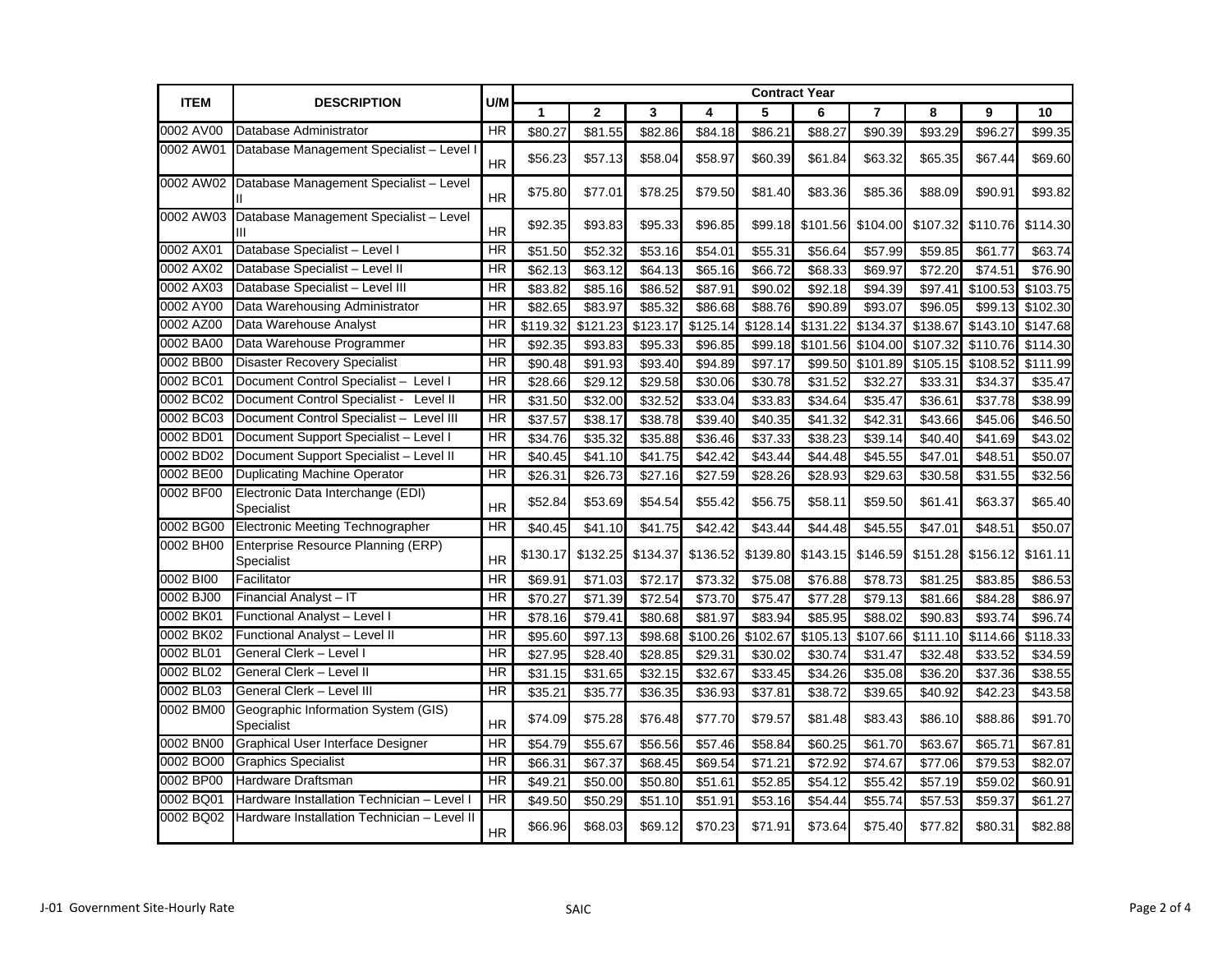| <b>ITEM</b> | <b>DESCRIPTION</b>                               | U/M             |          |              |                       | <b>Contract Year</b> |          |          |          |          |          |          |  |
|-------------|--------------------------------------------------|-----------------|----------|--------------|-----------------------|----------------------|----------|----------|----------|----------|----------|----------|--|
|             |                                                  |                 | 1        | $\mathbf{2}$ | 3<br>5<br>6<br>4<br>7 |                      | 8        | 9        | 10       |          |          |          |  |
| 0002 BR00   | Hardware Specialist - Information<br>Technology  | <b>HR</b>       | \$69.86  | \$70.98      | \$72.11               | \$73.27              | \$75.03  | \$76.83  | \$78.67  | \$81.19  | \$83.79  | \$86.47  |  |
| 0002 BS00   | <b>Help Desk Manager</b>                         | <b>HR</b>       | \$75.69  | \$76.90      | \$78.13               | \$79.38              | \$81.29  | \$83.24  | \$85.24  | \$87.96  | \$90.78  | \$93.68  |  |
| 0002 BT00   | <b>Help Desk Specialist</b>                      | <b>HR</b>       | \$51.22  | \$52.04      | \$52.87               | \$53.72              | \$55.01  | \$56.33  | \$57.68  | \$59.53  | \$61.43  | \$63.40  |  |
| 0002 BU01   | Imaging Specialist/Technician - Level I          | <b>HR</b>       | \$44.47  | \$45.18      | \$45.90               | \$46.64              | \$47.76  | \$48.90  | \$50.08  | \$51.68  | \$53.33  | \$55.04  |  |
| 0002 BU02   | Imaging Specialist/Technician - Level II         | <b>HR</b>       | \$54.99  | \$55.87      | \$56.76               | \$57.67              | \$59.06  | \$60.47  | \$61.92  | \$63.91  | \$65.95  | \$68.06  |  |
| 0002 BU03   | Imaging Specialist/Technician - Level III        | <b>HR</b>       | \$67.56  | \$68.64      | \$69.74               | \$70.86              | \$72.56  | \$74.30  | \$76.08  | \$78.51  | \$81.03  | \$83.62  |  |
| 0002 BV00   | Informatic Specialist/Bioinformatician           | <b>HR</b>       | \$119.32 | \$121.23     | \$123.17              | \$125.14             | \$128.14 | \$131.22 | \$134.37 | \$138.67 | \$143.10 | \$147.68 |  |
| 0002 BW01   | Information Engineer - Level I                   | <b>HR</b>       | \$78.85  | \$80.11      | \$81.39               | \$82.70              | \$84.68  | \$86.71  | \$88.79  | \$91.64  | \$94.57  | \$97.59  |  |
| 0002 BW02   | Information Engineer - Level II                  | <b>HR</b>       | \$95.67  | \$97.20      | \$98.76               | \$100.34             | \$102.74 | \$105.21 | \$107.73 | \$111.18 | \$114.74 | \$118.41 |  |
| 0002 BX00   | Information Resource Management<br>Analyst       | <b>HR</b>       | \$61.19  | \$62.17      | \$63.16               | \$64.17              | \$65.71  | \$67.29  | \$68.91  | \$71.11  | \$73.39  | \$75.74  |  |
| 0002 BY00   | <b>Information Systems Training Specialist</b>   | <b>HR</b>       | \$71.59  | \$72.74      | \$73.90               | \$75.08              | \$76.88  | \$78.73  | \$80.62  | \$83.20  | \$85.86  | \$88.61  |  |
| 0002 BZ00   | IT Policy/Legislative Specialist                 | <b>HR</b>       | \$87.19  | \$88.59      | \$90.00               | \$91.44              | \$93.64  | \$95.88  | \$98.19  | \$101.33 | \$104.57 | \$107.92 |  |
| 0002 CA00   | <b>IT Strategic/Capital Planner</b>              | <b>HR</b>       | \$108.42 | \$110.15     | \$111.92              | \$113.71             | \$116.44 | \$119.23 | \$122.09 | \$126.00 | \$130.03 | \$134.19 |  |
| 0002 CB00   | Knowledge Management Specialist                  | HR              | \$119.32 | \$121.23     | \$123.17              | \$125.14             | \$128.14 | \$131.22 | \$134.37 | \$138.67 | \$143.10 | \$147.68 |  |
| 0002 CC00   | Librarian                                        | HR              | \$52.02  | \$52.85      | \$53.70               | \$54.56              | \$55.87  | \$57.21  | \$58.58  | \$60.45  | \$62.39  | \$64.39  |  |
| 0002 CD00   | Librarian Technician                             | <b>HR</b>       | \$41.72  | \$42.39      | \$43.07               | \$43.75              | \$44.80  | \$45.88  | \$46.98  | \$48.48  | \$50.04  | \$51.64  |  |
| 0002 CE00   | Medical Billing/Account Management<br>Specialist | <b>HR</b>       | \$53.28  | \$54.13      | \$55.00               | \$55.88              | \$57.22  | \$58.59  | \$60.00  | \$61.92  | \$63.90  | \$65.95  |  |
| 0002 CF00   | Modeling and Simulation Specialist               | <b>HR</b>       | \$100.38 | \$101.99     | \$103.62              | \$105.28             | \$107.80 | \$110.39 | \$113.04 | \$116.66 | \$120.39 | \$124.24 |  |
| 0002 CG00   | Network Administrator                            | HR              | \$72.79  | \$73.95      | \$75.14               | \$76.34              | \$78.17  | \$80.05  | \$81.97  | \$84.59  | \$87.30  | \$90.09  |  |
| 0002 CH00   | Network Draftsman                                | <b>HR</b>       | \$52.47  | \$53.31      | \$54.16               | \$55.03              | \$56.35  | \$57.70  | \$59.09  | \$60.98  | \$62.93  | \$64.94  |  |
| 0002 Cl01   | Network Installation Technician - Level          | <b>HR</b>       | \$52.60  | \$53.44      | \$54.30               | \$55.17              | \$56.49  | \$57.85  | \$59.23  | \$61.13  | \$63.09  | \$65.10  |  |
| 0002 CI02   | Network Installation Technician - Level II       | $\overline{HR}$ | \$72.47  | \$73.63      | \$74.81               | \$76.00              | \$77.83  | \$79.70  | \$81.61  | \$84.22  | \$86.92  | \$89.70  |  |
| 0002 CJ00   | Network Support Technician                       | <b>HR</b>       | \$56.39  | \$57.29      | \$58.21               | \$59.14              | \$60.56  | \$62.01  | \$63.50  | \$65.53  | \$67.63  | \$69.79  |  |
| 0002 CK00   | <b>Operations Manager</b>                        | <b>HR</b>       | \$80.12  | \$81.40      | \$82.70               | \$84.03              | \$86.04  | \$88.11  | \$90.22  | \$93.11  | \$96.09  | \$99.17  |  |
| 0002 CL00   | <b>Procurement Product Specialist</b>            | HR              | \$64.22  | \$65.25      | \$66.29               | \$67.35              | \$68.97  | \$70.62  | \$72.32  | \$74.63  | \$77.02  | \$79.49  |  |
| 0002 CM00   | <b>Program Administration Specialist</b>         | <b>HR</b>       | \$45.99  | \$46.73      | \$47.47               | \$48.23              | \$49.39  | \$50.58  | \$51.79  | \$53.45  | \$55.16  | \$56.92  |  |
| 0002 CN00   | <b>Program Analyst</b>                           | HR              | \$67.50  | \$68.58      | \$69.68               | \$70.79              | \$72.49  | \$74.23  | \$76.01  | \$78.44  | \$80.96  | \$83.55  |  |
| 0002 CO00   | Program Manager                                  | <b>HR</b>       | \$138.90 | \$141.12     | \$143.38              | \$145.67             | \$149.17 | \$152.75 | \$156.42 | \$161.42 | \$166.59 | \$171.92 |  |
| 0002 CP00   | <b>Project Control Specialist</b>                | HR              | \$69.88  | \$71.00      | \$72.13               | \$73.29              | \$75.05  | \$76.85  | \$78.69  | \$81.21  | \$83.81  | \$86.49  |  |
| 0002 CQ00   | Project Leader                                   | HR              | \$64.54  | \$65.57      | \$66.62               | \$67.69              | \$69.31  | \$70.98  | \$72.68  | \$75.00  | \$77.41  | \$79.88  |  |
| 0002 CR01   | Project Manager - Level I                        | <b>HR</b>       | \$72.47  | \$73.63      | \$74.81               | \$76.00              | \$77.83  | \$79.70  | \$81.61  | \$84.22  | \$86.92  | \$89.70  |  |
| 0002 CR02   | Project Manager - Level II                       | <b>HR</b>       | \$95.06  | \$96.58      | \$98.13               | \$99.70              | \$102.09 | \$104.54 | \$107.05 | \$110.47 | \$114.01 | \$117.66 |  |
| 0002 CR03   | Project Manager - Level III                      | <b>HR</b>       | \$121.76 | \$123.71     | \$125.69              | \$127.70             | \$130.76 | \$133.90 | \$137.12 | \$141.50 | \$146.03 | \$150.70 |  |
| 0002 CS00   | <b>Public Health Analyst</b>                     | HR              | \$77.50  | \$78.74      | \$80.00               | \$81.28              | \$83.23  | \$85.23  | \$87.27  | \$90.07  | \$92.95  | \$95.92  |  |
| 0002 CT00   | <b>Quality Assurance Analyst</b>                 | HR              | \$77.13  | \$78.36      | \$79.62               | \$80.89              | \$82.83  | \$84.82  | \$86.86  | \$89.64  | \$92.50  | \$95.46  |  |
| 0002 CU00   | <b>Quality Assurance Manager</b>                 | <b>HR</b>       | \$94.47  | \$95.98      | \$97.52               | \$99.08              | \$101.46 | \$103.89 | \$106.38 | \$109.79 | \$113.30 | \$116.93 |  |
| 0002 CV00   | <b>Quality Assurance Specialist</b>              | $\overline{HR}$ | \$70.73  | \$71.86      | \$73.01               | \$74.18              | \$75.96  | \$77.78  | \$79.65  | \$82.20  | \$84.83  | \$87.54  |  |